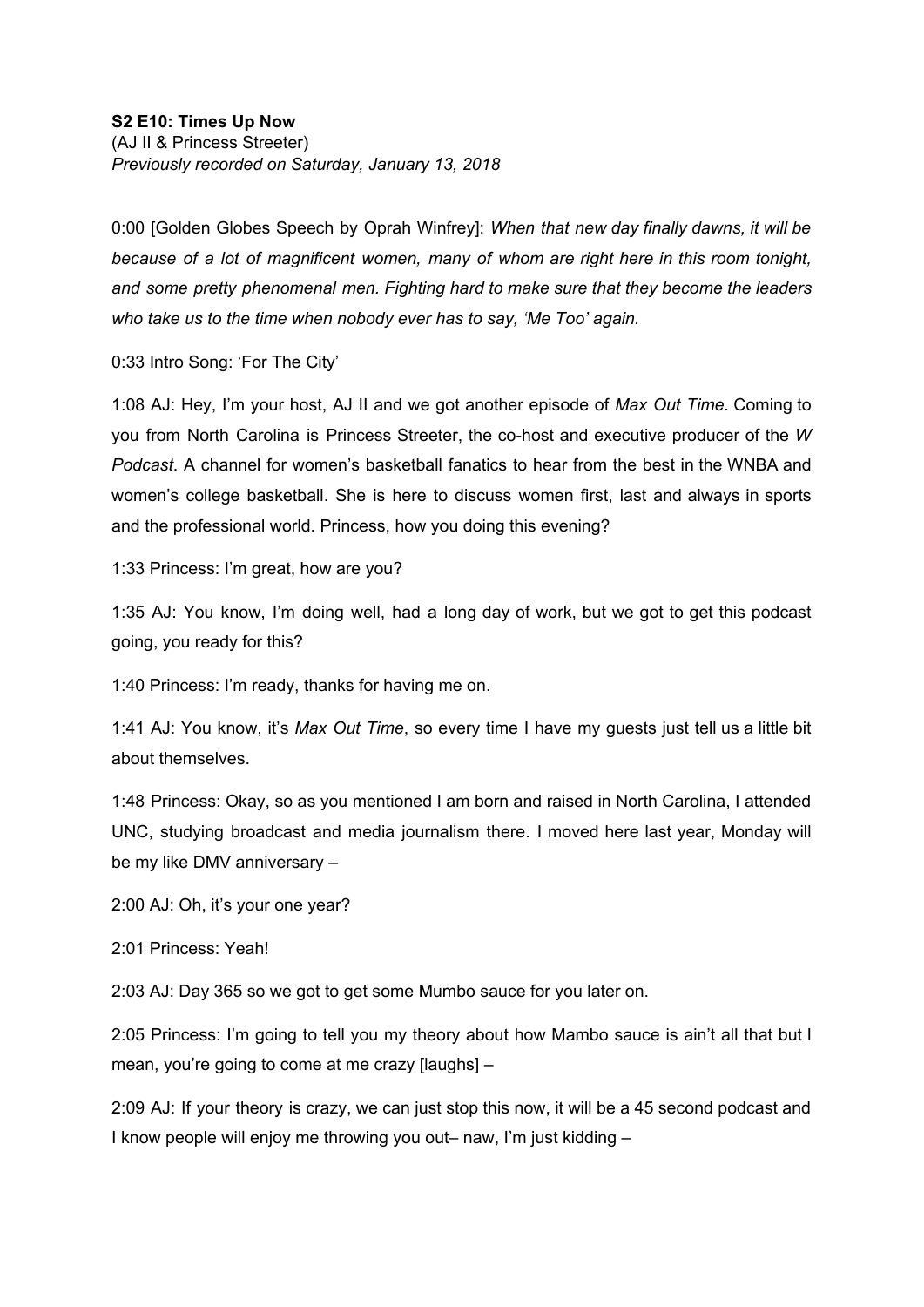2:18 Princess: So, one year in the DMV and I'm now working at Sirius XM as a producer on the college sports channel on ESPN U and I also co-host and I am the Executive Producer of the *W Podcast*.

2:35 AJ: So, we got producer, executive producer, co-host, what can't you do? We're in the studio, so we'll see if you got the bars too, I see you can do everything, right?

2:48: Princess: Nah, ain't no North Carolina rappers except J Cole and Petey Pablo, we don't really produce music –

2:55 AJ: That was the anthem though, I used to take my shirt off –

2:59 Princess: One hit wonder –

3:00 AJ: Come on now, that's a classic thought, that's a banger, that's definitely a banger. So, radio brought you here, what's that like so far?

3:10 Princess: So far, so good, when I first got here, I started off in promotions and production for ESPN 980 which is a flagship station for the Redskins. (AJ: They be mad on Sundays.) I have fun of course being at Fedex field and –

3:28 AJ: Oh, it's right there?

3:30 Princess: Yeah! We do pre-shows, they do live analysis and post games from the games. (AJ: Really, so you board-op[erate] those?) no I did like promotions for those, I do like production at the studio but at the game, I do the promotions, they have the top dogs doing the game, that was the good stuff –

3:51 AJ: You're a top dog now, you're barking at the bit right now. Who inspired you or made you want to get into radio?

4:00 Princess: Getting into radio… well, when I was in college, I dabbled in everything so our journalism school really allowed us to try on air reporting, radio reporting, radio production, writing, newspaper writing, feature writing, I really got to dabble in everything. When I really felt like I could hit getting into sports media in a lot of different angles. One person that really inspired me is my mentor and my mentor became one of my friends, Monica McNutt, she worked with the American Athletic Conference, AAC –

4:38 AJ: What teams are in that conference?

4:40 Princess: Whoa…UConn, Tulane, I think Temples is in there um who else is in that conference Duquesne…?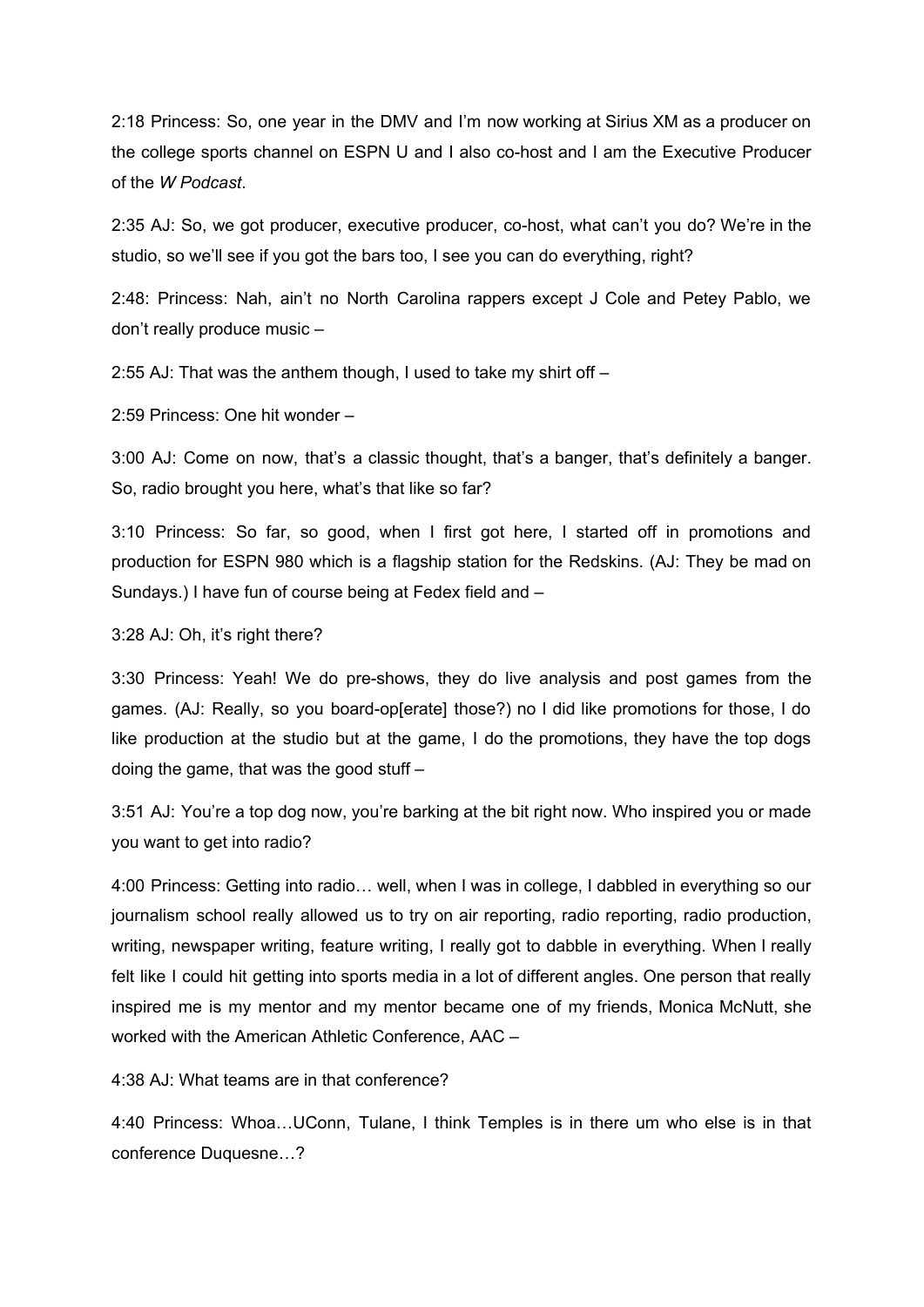## 4:49 AJ: So that's like the old Conference USA?

4:58 Princess: UCF, East Carolina things like that. So, she works for that network and does freelancing as well. So when I got here, she was familiar with the area and had a lot of contacts. She put me in touch with the contacts at 980 to get the ball rolling, and so when I let her know what I wanted to do and the fact that I was here and was ready to jump in and work in sports, she was definitely very open to helping me out.

5:21 AJ: So, you already worked at ESPN, you at Sirius now, you're in DC, a top market and everything. Have you made it to the top, is this your ultimate destination where you want to be?

5:33 Princess: Absolutely not, like I have so many… I guess my one of my goals for 2018 is to be more appreciative of where I am, and the process and who I have grown to be and the experience that I've been gaining. But, this is definitely not the end for me, I want to cover the Olympics, the 2020 in Tokyo, that's on my vision board, I want to be a WNBA analyst, I really just want to attack that whole women's basketball, just market and kind of bust it wide open. There's just so much that I want to do, I'm glad that I had the opportunity to work at some reputable companies and media outlets to gain the most experience that I can get.

6:19 AJ: You're basically already there in that market and everything, have you gotten to thE point when you think like your idols are almost your rivals now? Are you bumping elbows with people that you used to see on TV and radio and you're doing the same things that they are doing?

6:37 Princess: I am bumping elbows but I don't feel like my idols are yet my rivals, I think there's so much that I can learn from the people that I come into contact with who are on air or doing analysis or in production. There is so much to the game that I can learn and that's one thing about myself that I always stress in interviews or my alleviator pitch, I'm always open to learn and I'm a quick learner. So, anytime I come in contact with anyone who is a genuine person in this industry, whether man or woman, if they're willing to help me, to be a mentor to me, I'm always open and willing. I don't even know when I'll get to that point yet but I know as of now, there's so much more that I can grow upon and expand upon and put into my repertoire. I'm just out here grinding.

7:28 AJ: You're out here grinding, that's true. What do you like about DC though? At least at ESPN, you got Bristol, you got wide world sports down in Orlando, you got LA. What do you like about DC, would you ever like to travel to any of those sites?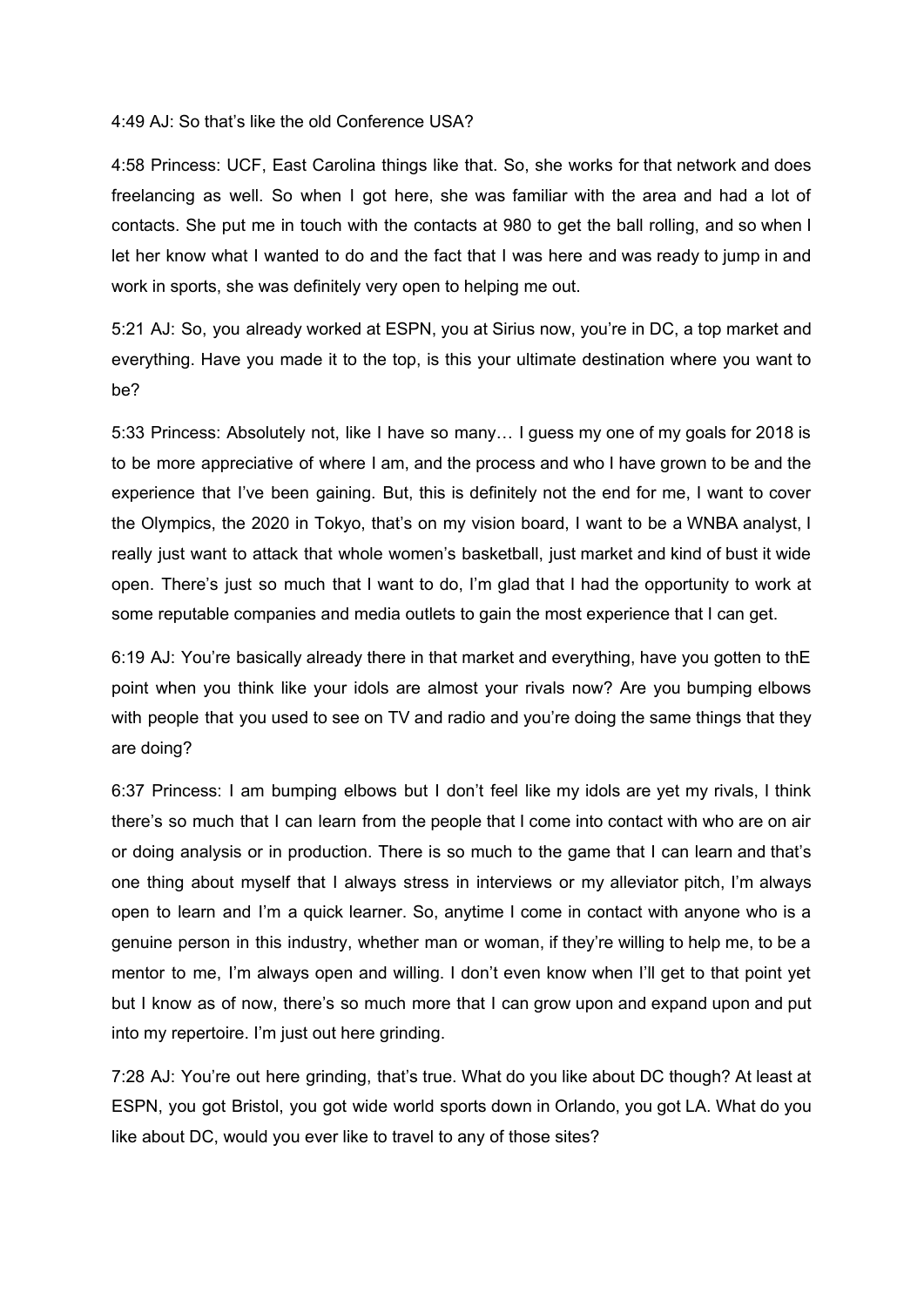7:43 Princess: I definitely want to stay on the East Coast, I am very family orientated, most of my family is still in North Carolina. I don't want to be in LA, that for me is far out. Bristol, I heard horror stories, from people that work at ESPN that -25 degree weather and you still have to be at work.

8:04 AJ: Connecticut is this big first off, and there's nobody else there –

8:08 Princess: Yeah, like Bristol is –

8:10 AJ: …A campus, like a college campus of its own but that's not the feel of it.

8:14 Princess: Yeah, no, it's like work and I'm good with DC, I think. There's a really big North Carolina to New York pipeline, especially UNC to New York. But, to me I feel like New York would be too much of culture shock, like I've been there, to me it's too dirty, it's too fast –

8:34 AJ: I can't do it. Too much hustle and bustle –

8:36 Princess: Too much, right and I feel like DC gave me the perfect mix. I wanted metropolitan and (AJ: That middle ground.) city girl, I want to feel like a city girl, I've been in the country my whole life and so I'm like, okay let me get a little bit of something. Maybe if I move to New York in the next year or two, it can be like a transition point, it kind of gave me everything I needed. If I wanted suburbs or slow down a little bit, I can go to down to Maryland or Virginia or whatever, like it's not just straight crazy fast city, so I like DC, Mumbo sauce ain't all that is what I'm saying and y'all need a Bojangles –

9:10 AJ: Can we just cut that out for real?

9:12 Princess: And ya'll need a Bojangles but that's okay–

9:14 AJ: We need a Zaxby's too…

9:15 Princess: Nah, I don't rock with Zaxyby's

9:17 AJ: Oh my! I can't even go on with the interview –

9:20 Princess: [laughs] It's okay! Have you had BoJangles though?

9:23 AJ: I've had BoJangles, I've definitely had Zaxyby's too, we definitely need a Cook Out too –

9:27 Princess: Oh definitely, we definitely need Cook Out. Do they have Cook Outs and Bojangles in Indiana, do ya'll have that?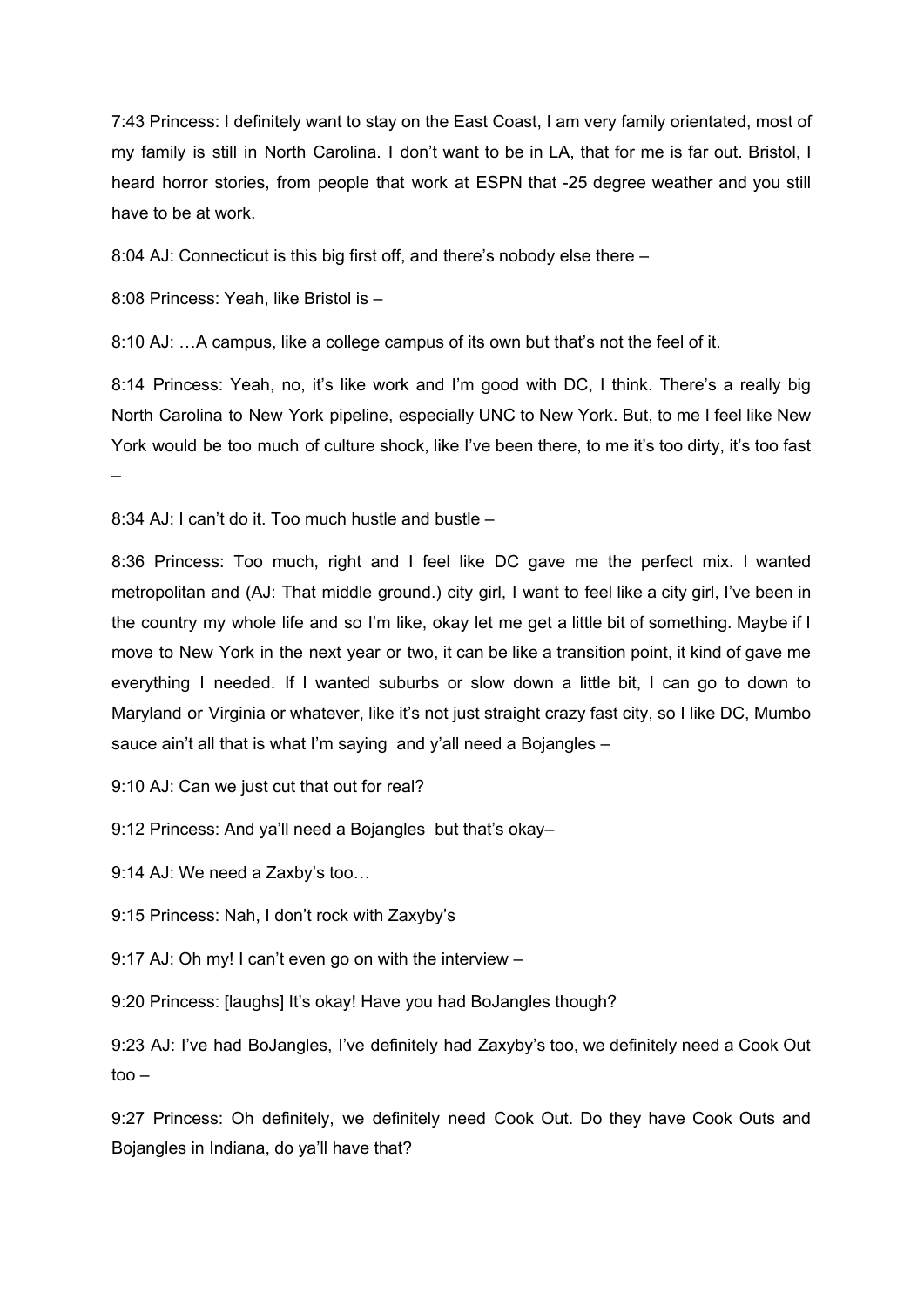## 9:33 AJ: Who's ya'll?

9:34 Princess: You were out in Indiana, don't play.

9:35 AJ: School…school…books…books!

9:41 Princess: And then you came back.

9:42 AJ: Yeah, I came back. It's a nice little area but there's a Zaxby's in Indianapolis, I think so, I never knew until I left.

9:51 Princess: Yeah, North Carolina's speciality is Bojangles. Back to your question, I think I want to move back down south more so for the Atlanta area. I'm a southern girl at heart and I do love this city. Where I am from is too slow, I like for something to be happening to learn, grow, challenge myself, challenge my mind and I don't think I can do that in my small town. But I also like but I love the south, some of y'all up here, y'all can be mean –

10:25 AJ: What? DC mean? You just don't know the culture yet.

10:27 Princess: Anyway, (AJ: You just don't know the culture yet.) you ever walk past people and they just speak to you like…you make eye contact and you like, 'hi' and they smile at you?

10:36 AJ: All the time.

10:37 Princess: No, ain't no all the time, definitely not here -

10:40 AJ: All the time, they just know me out here I guess.

10:43 Princess: Okay, anyway, down south is a guarantee, you make high contact, you speak, 'hello' you walk into a room and see somebody, 'hello, how are you,' that's the kind of stuff I like.

10:49 AJ: That's why we got to get you to New York.

10:53 Princess: No, that's the complete opposite.

10:54 AJ: Speaking of north versus south, New York, the one thing you can't say about it is the opportunities that are there, there are so many opportunities there. Someone like you with a media background, radio, podcasting everything, you got your own podcast, tell us a little bit about that?

11:09 Princess: The *W Podcast* is my baby, I love that, I love doing it, it makes me so happy. I smile from ear to ear, if you can't tell, when I'm talking about it. I have a co-host name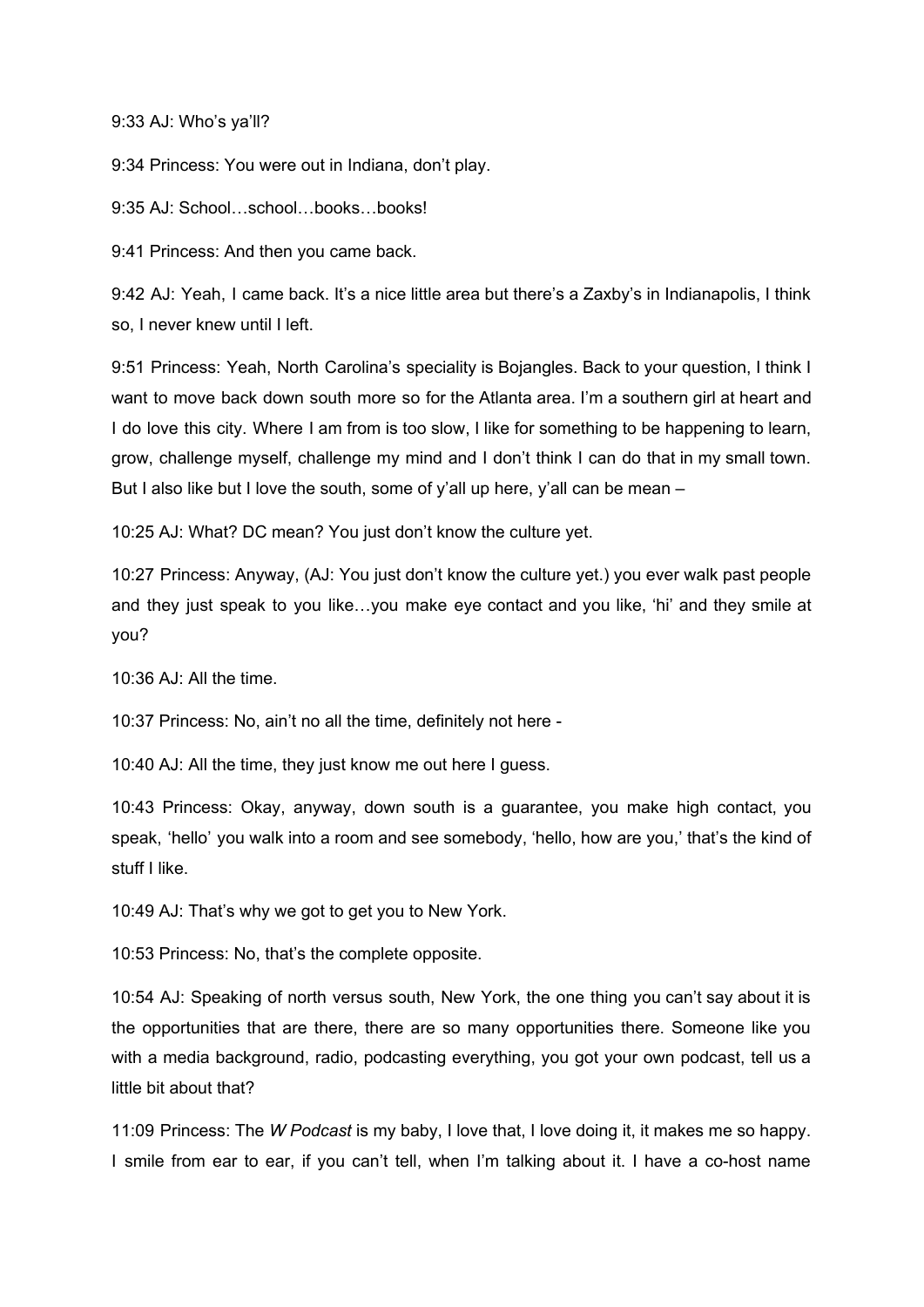Maureen, she runs beyond the w dot come, she is beyond amazing. I approached her about the idea of starting a women's basketball podcast, there are some out there but none that are really… a lot of them are very structured, it's very interview structured or very stats, nothing that incorporates pop culture, music, fashion, the times, everything WNBA players can be involved in other than stuff on the court. So we really tried to as much as possible bring that out with our interviews and our topics and our talking points. Of course we're just going to talk about what's happening in college basketball or WNBA, but we're also going to talk about what the players have going on, their business ventures, their likes or dislikes, the crazy stuff they may say on Instagram, they may just be funny. A lot of topics surrounding the WNBA, like having to go overseas, or having player-pay things like that. We like to hit on those viewpoints because we love learning about those women.

12:23 AJ: Who has been your, not necessarily your favorite, you've learned the most from this interview, from this woman? Who would that be for you, so far?

12:32 Princess: That would be Rosalyn Gold-Onwude, she was the *Warriors* Sideline Reporter, she kind of like blew up, she was our first interview for the W Podcast –

12:47 AJ: I know she played ball, but was she in the WNBA at all?

12:49 Princess: No, she played ball at Stanford and I think she played over in Nigeria –

12:52 AJ: How long ago at Stanford?

12:54 Princess: oomf, probably like 5/6 years ago, not too too long. Yeah, I think she was there for 5 years and she hooped, and she gave a lot of insight about herself growing into a woman, developing, maturing, transitioning from WNBA coverage and PAC-12 women's basketball coverage to the NBA, how that transition been, the difference between–

13:18 AJ: What did she say was the difference, the transition?

13:21 Princess: The transition I think she was like it was a lot faster for her but the community was just like rallied around her.

13:28 AJ: What do you mean faster? Like the actual pace of the game? Because you are covering Steph so of course it's faster, but is that what she meant though?

13:37 Princess: She meant like story telling because when you're a sideline reporter you get those quick hits, (AJ: Oh you get 15 seconds.) like 15/20 seconds to tell an entire story and you can't race through it, it has to be concise. So, she went from analysis role to colour commentary play by play when you're talking through the entire game and you have time to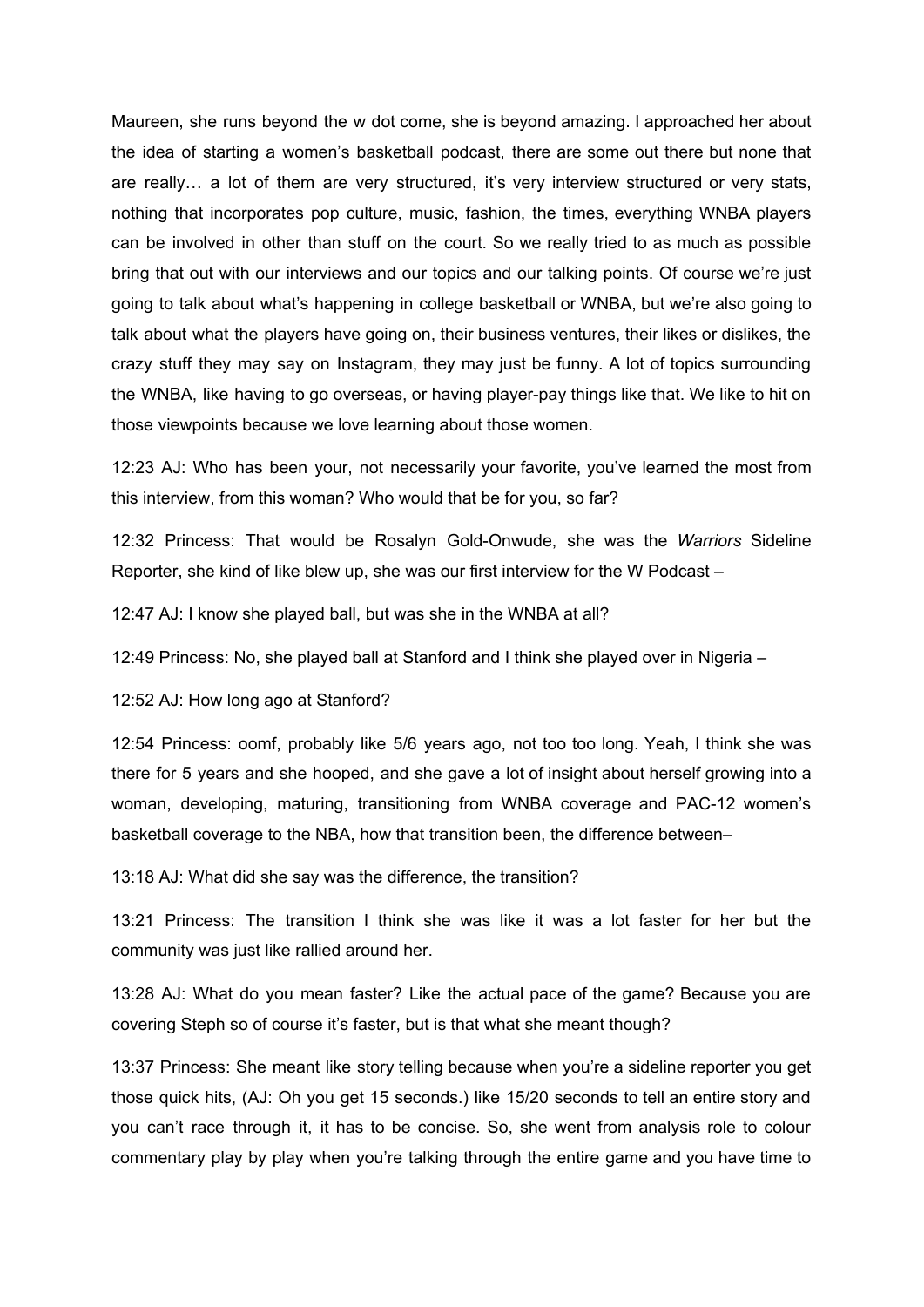tell things, to those 15/20 second hits on the sideline where you got to look good, you got to make sure your story's together. It really is…people think it's glamorous job, people might think it looks easy but it is a difficult process. She kind of walked me through how she got used to that, she was like Jerry West, the logo told her about her - he was like 'the first broadcast, you weren't very good, but you're very good now.' To hear that from Jerry West, it's got to be like on top of the bucket list. Now she's working at TNT at Atlanta, I learned a lot from that interview.

14:33 AJ: I've tried to throw my 2 cents in, I've tried to a little sideline, I've wanted to do that before too, it's just different, it's a different pace like you said. Having that 20 seconds to really tell your story, people don't know the pressure that's on you when you're doing that. We talked about rubbing elbows, that's someone you should be like on the phone connecting with all the time, she's really, really blowing up. You mentioned playing overseas and and mostly women do that to gain more pay and more time playing. Is that why they do that overseas stuff and playing in the WNBA? Can you explain that for me?

15:10 Princess: Most of the WNBA players, 80% of the WNBA players go overseas in the off season. So, they spend five months here, from May to September/October when the finals hit and then they spend 7 months overseas playing ball. It's nonstop, it's basketball 365, 24/7, and I think the big thing I've heard from stories that they've shared is of course, they want to be able to make a living playing in front of their families and their fans. They've gotten a lot of experience like, oh 'I get to see the world, I get to see Russia, I get to see Italy, I get to see France, I get to' –

15:49 AJ: They must be a good experience.

15:50 Princess: Yes it's a good experience but for it to be a necessity, I feel like… it can get kind of played out is what I would say.

15:58 AJ: And then the weight is on their shoulders too, they have to perform. What if you get cut overseas? You ain't got no money. In a foreign country.

16:05 Princess: Right, that money is like tax free money, you can get paid millions over there.

16:10 AJ: They get paid more there than here?

16:13 Princess: It's exponentially more, a lot more –

16:16 AJ: Oh wow. I wonder how that's working out for the Ball brothers.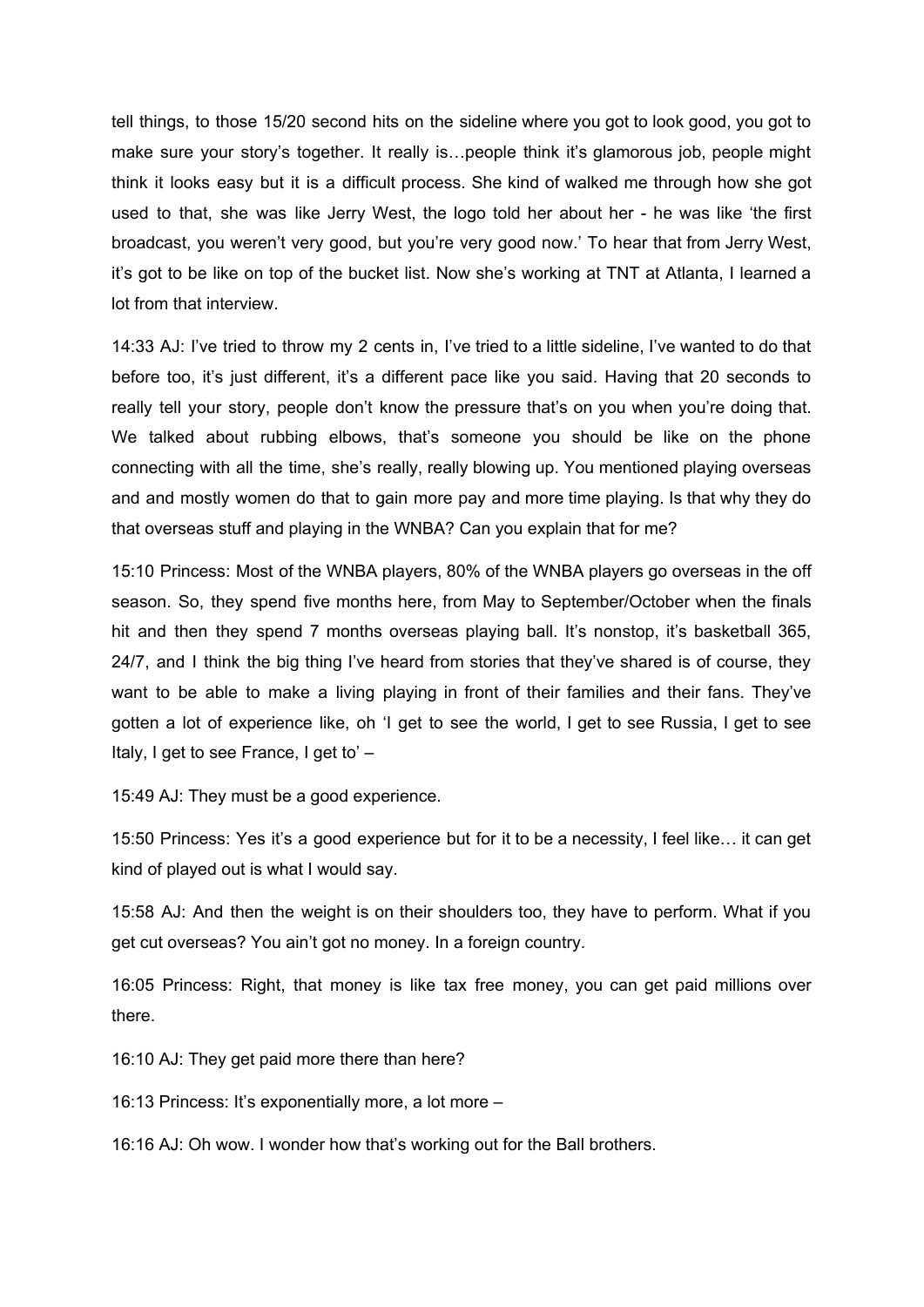16:18 Princess: [laughs] New to Lithuania right? I don't know what that contract is like, I'm waiting for Jeff Goodman to release that book –

16:25 AJ: Did you see the interview he did with the kids?

16:27 Princess: I didn't.

16:28 AJ: Oh yeah, he did three exclusives with Lavar, Liangelo and and Lamelo, within the last week. I watched it over again today, Lamelo wouldn't disclose how much money they were watching and Liangelo speaks so slow and like I can't even like process what he's saying.

16:45 Princess: Did you see his breakfast club interview?

16:47 AJ: Yeah, he doesn't talk.

16:48 Princess: It was just kind of like…he was making me cringe, like don't ask him more questions, don't ask him anything else.

16:55 AJ: I swear, all them boys know how to do is play basketball… all them boys know how to do is play basketball and be Yes Man to their dad. But hey they are better than me and that's surprising for me to admit that… that's surprising for me to admit somebody is better than me.

17:13 Princess: But don't do that. Don't do the Yes Man thing though. Lavar is making moves, he is challenging a system and I'm behind him one hundred percent. I know he's a loud mouth, he's talking about he can beat Jordan in his prime, Charles Barkley yada yad but for this man to start a league that can potentially challenge the NCAA, which is a monopoly, which should be illegal in this country but is not, it's a monopoly. For him to come at that, for him to have Facebook live-streaming his two sons all the way over in Lithuania, like he is really making some strides and changing the game in basketball. And I think that's something that, from a marketing standpoint, and like as a visionary of the future of basketball, the future of amateurism, as the NCAA likes to describe it, he is changing all of that up, we got to give him props on that.

17:58 AJ: And that was a rant, like we just talked about getting your 20 seconds in and getting your points across, I think everyone saw how you articulated that just just now and I wasn't even trying to say that Yes Man was bad I'm just saying –

18:11 Princess: It sounded like you were coming for him, like this is a black man, we got to get behind him.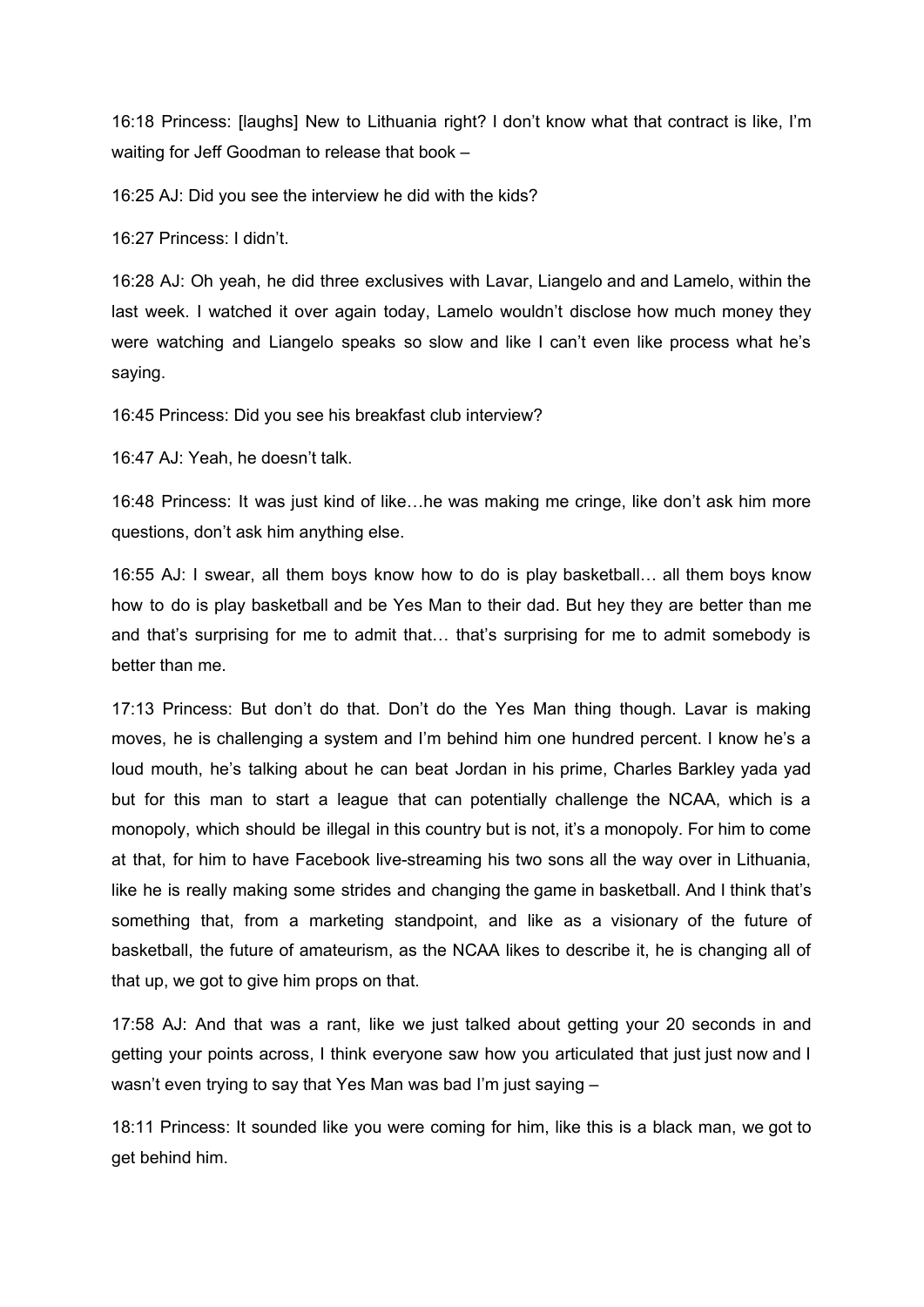18:16 AJ: I am the complete opposite, I'm with you one hundred percent. But I let you finish just so you can get your little notes out there, I was definitely agreeing with you there. Yeah, he's doing everything he can but they got to perform first because I don't know if you heard today, they played their first real big boy game, neither one of them scored. Neither one of them scored.

18:42 Princess: That's the thing, that's where you learn how to put your money where your mouth is. You say all your kids are going to be Lakers, that's what I'm saying, his loud mouth and his talking and stuff, I can't get behind that, I don't know what's going to happen. One kid is a laker that doesn't mean everybody going to be a laker. Like I said, from a marketing, from a business standpoint, other than the better business bureau rating that he got from his clothing and stuff, I think we that hevcan change it up a little bit.

19:07 AJ: I'm with you one hundred percent from the pop up shop, to the big baller brand, do you see Solange is rocking big baller brand today? Solange Knowles, we put Knowles on the end of that, that means Jay Z on the end of that too now. So we're talking money that is going in there, don't care what the better business bureau said, we got people rocking all the stuff right now and like you said about the NCAA, he is rivalling and challenging that, he is challenging Under Armour and Adidas might not be there quite yet with Nike and Jordan and all that, but Lavar Ball is coming, he is coming. So, I just want the kids to make some shots, because Lamelo, he scored 100 points in high school, so at least give me 10!

19:55 Princess: But you know that man was cherry picking the entire game?

19:57 AJ: If you can score 96 points in a game, you can ball, I don't care who you playing against. I wanted to touch on them because we talked about overseas basketball and everything. But, you had already went into it with the gender inequality, in basketball especially, it just highlights the differences in pay in the professional world, what do you think about, what should be done to combat unequal pay scales in the United States?

20:27 Princess: I mean that's… you can really peel back a lot of layers on that one, so I would just stick to basketball because that's the easiest way to stay on topic but, as a branch of the NBA, the WNBA should be doing a lot better. Revenue wise, marketing wise, because a lot of the money made from sports is through broadcasting deals, and so, I feel like they have to bring the revenues in to pay the players. I feel like NBA has been doing a lot…the live stream games on Twitter, putting the WNBA on NBA Live, just a lot of different ways they are trying to reach out. Having them with fanduel, really trying to reach the fans, engage, get some more eyes on the WNBA, because some people automatically write it off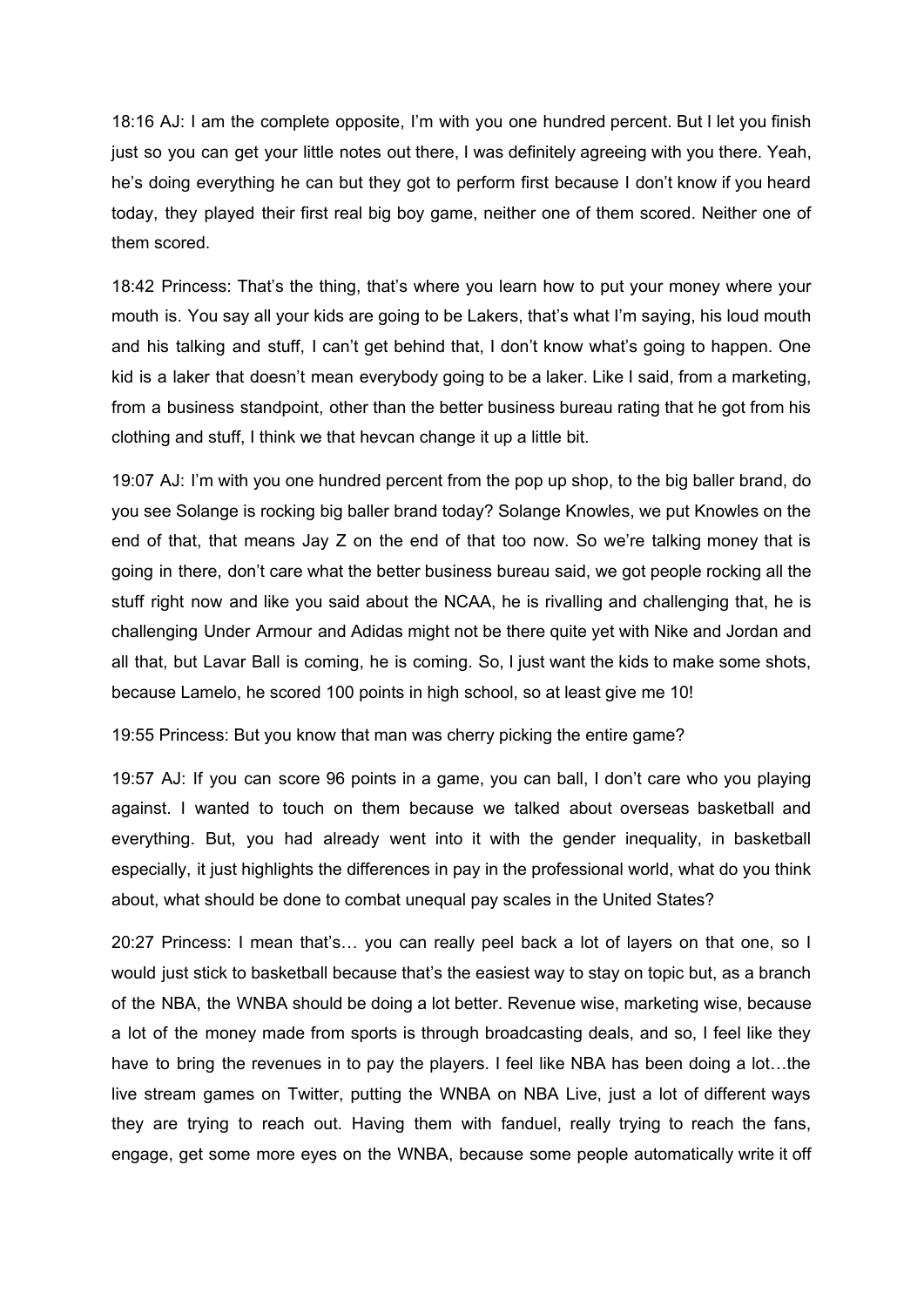as women playing basketball as the talent is not there, that's the furthest thing from the truth. The talent is definitely there, it's just getting eyes on it and Lisa Borders is the President and I think she's doing a really good job, in terms of getting the progress together. If you think about it the WNBA is still a very young league, the NBA has been around, I think they merged with the ABA in like, the 60's. So, that league is about 50-60 years old and you've had superstars come through, you've had the best marketing, Jordan has become a millionaire from the NBA to everything that he has built his empire on top of that. We have to be able to let the WNBA players, you know, let the WNBA grow some too, I think we're expecting a lot out of it now, because we're looking at a finish product in the NBA or like a grey business model in the NBA versus a young business model in the young WNBA as well.

22:07 AJ: So does that start with exposure which leads into ticket sales? How do we get more money into these players' pockets?

22:14 Princess: A lot of it would be…you know that's above my paygrade, the WNBA should be paying me if I come up with the best idea –

22:22 AJ: Hey! You throw that W Podcast in a couple of people's faces and be like, I'm going to report for ya'll, for the next however long you got to do it to make a come up –

22:34 Princess: It definitely starts with exposure, it also starts with a different change in the mindset because you can still go on Twitter and see people trolling saying, get back in the kitchen, nobody watches this, I'd rather watch kids play, you know. I think the NBA should do a little bit more, they are putting a lot of focus in the G league, they put a lot of focus in summer league. To really expose they're making the NBA global, there's NBA Australia, there's NBA Africa, China, of course, can't get enough of our basketball. The NBA is really pushing their men's players to go global. Mexico, they have a new facility they are building in Mexico this year. So, they're really pushing that and the WNBA is still, you know, while they still do go overseas, and they do have their global exposure, in terms of the league itself, I don't think it has enough exposure, for the five months that they are in season.

23:22 AJ: You know, post college, one of the first blogs or or written publications I had was a blog about the UConn's women's basketball team, and I didn't even watch the game, I watched the highlights. I saw the girl from Mississippi State who hit the shot against them - Morgan William - and the fact that they had won 112 games in a row at that point and their coach after the game acted like, basically it was just another game, even though his team had won four straight national championships, he just went to the other coach said good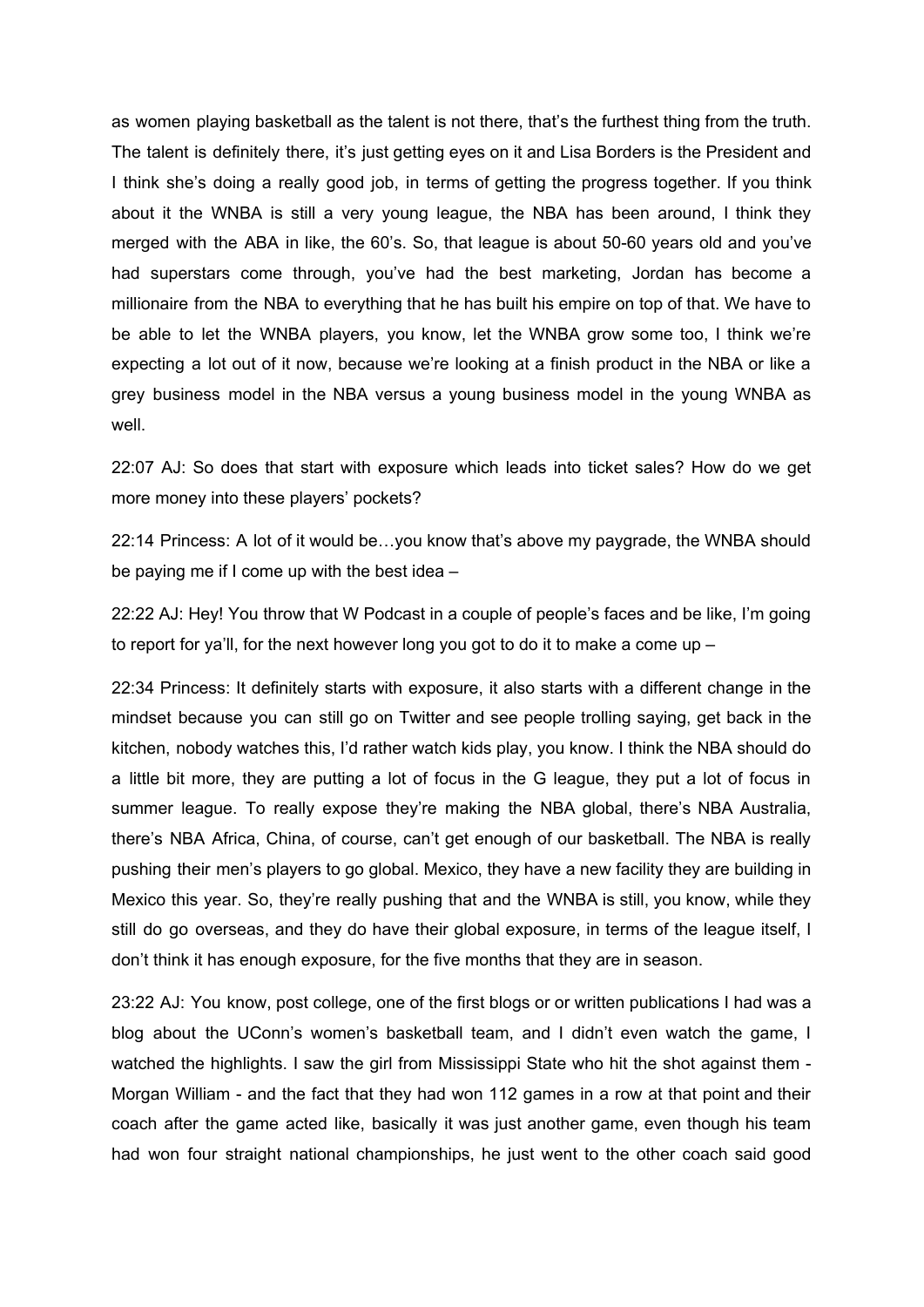game, gave him a handshake went straight to the locker room and gave the breakdown of the game to his players. And I was like, that is class, that is straight up class and the reason I'm talking about this is because those games were exciting, that highlight of that girl hitting the shot against UConn, breaking 112 game winning streaks, four straight national championships. It's exciting, like I tune in to watch games like that, male or female, so I don't know why people would say that don't watch the games or whatever the argument might be. If basketball is on, it's entertainment, it shouldn't matter who you are or what your gender is, you know?

24:48 Princess: Right, and do you know Geno Auriemma, he is the head coach of UConn as you mentioned, he's one of the greatest basketball minds and I would love to meet him, in terms of listening to him, I listen to his podcast, he and Kobe broke down the game like I haven't seen in a long time, on Geno's podcast (AJ: Geno and Kobe on a Pod? Send me the link.) . It's great, they reflect of course on Kobe's playing career –

25:14 AJ: How long ago was this?

25:15 Princess: When Kobe had his jerseys retired, so a couple of weeks ago. So, they reflected on that career and the way they broke down basketball was awesome, so he was a great basketball mind. Like you said, that game was amazing, I was sweating watching that game. It has so much on the line, a powerhouse, no one expected that time, Mississippi state was basically a Cinderella team out of the SEC, nobody expected Morgan William who was literally 5 foot, 3 inches to shoot over 6 foot Gabby Williams to knock down that buzzer beater, that dagger. The final four, it wasn't even a regular game.

24:55 AJ: And they lost! They lost the championship!

25:57 Princess: They lost to South Carolina, they have South Carolina to push UConn out the way  $-$ 

26:00 AJ: It just shows you how good they were to beat such a good team in UConn and they ended up losing at the championship. The back and forth there is the reason why we love sports right?

26:11 Princess: Right, and storyline is the reason why we love sports. I think a lot of the conversation around women's basketball especially college basketball was, oh there's no point watching it, UConn is going to win away and this is bad for the league, Orion had the best reply when he was like, you know when Tiger was winning…I don't know what golf has…when he was winning all of those (AJ: Masters. They put the green coat on.)…when he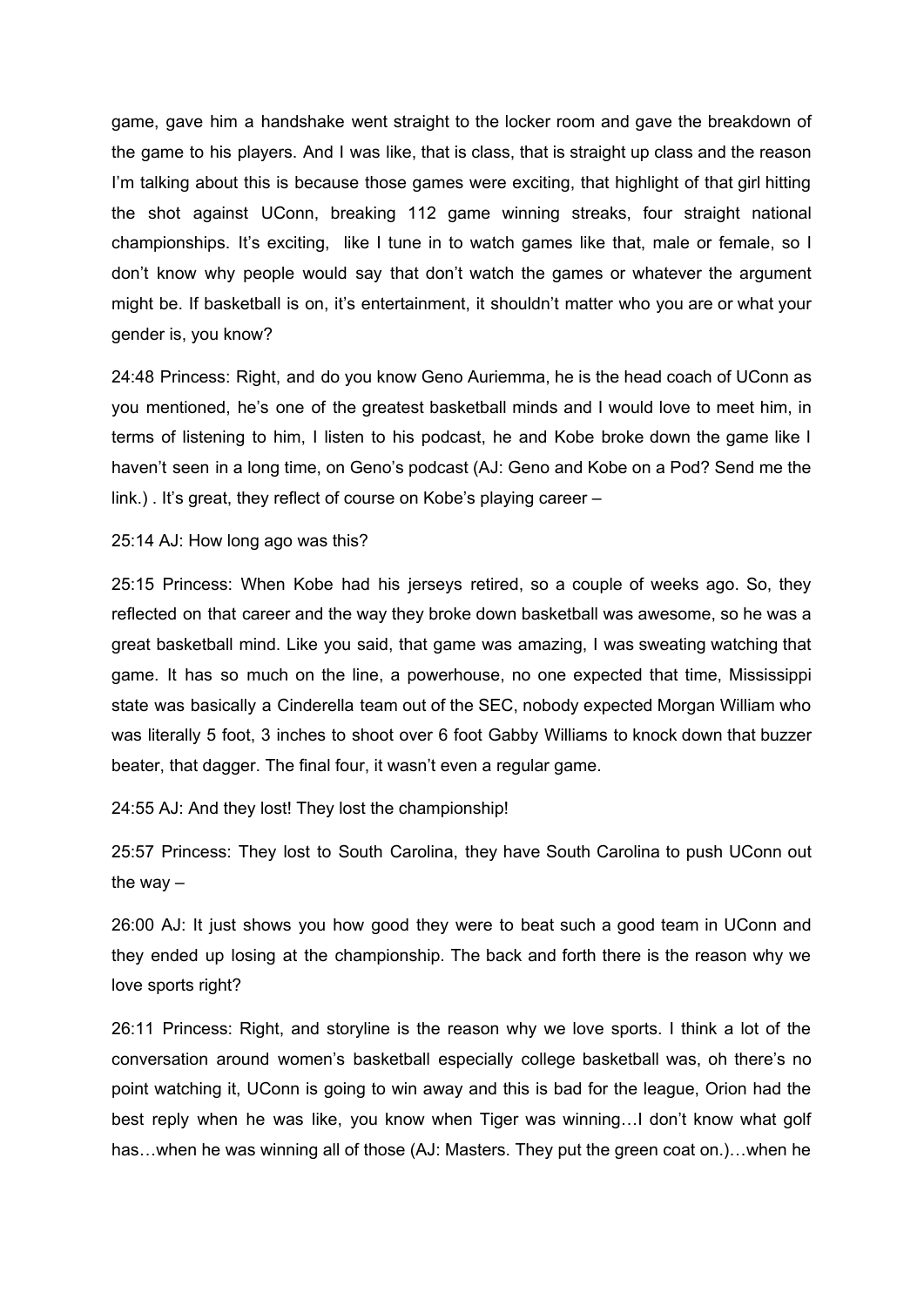was winning all the masters, nobody said it was bad for the game. John Wooden has ten NCAA championships on the men side, nobody said that was bad for the game. Boston Celtics was running the 70s and 60s, no one said that was bad for the game. When you look at the women's side, you just don't want to watch, you can't say a winning team, an empire, a dynasty, is bad for the game.

26:58 AJ: It's good basketball, it's like watching the spurs or warriors, it's the same thing, it's a round ball, that's all it is. It's not only in basketball, I don't know if you saw this, it was a breaking story yesterday, a report came out on Mark Wahlberg, the actor, he's in Ted and a lot of great movies, I love him. On one of his movies, he made 1500 times the amount his female co-star made, and so, he gave back \$2 million to the Times Up foundation to support her contract in that movie basically, and it's exactly what Oprah talked about in her Golden Globe speech, like, time's up, what did you think about that speech?

27:49 Princess: She was very inspiring, she hit on a lot of different viewpoints from legacy to black womanhood to Recy Taylor which probably wouldn't have been as publicized…it was buzzing around social media when she passed, but it wouldn't have been as publicized if Oprah didn't attack it. She flawlessly transitioned into the Times Up movement, the reason why she was wearing all black that night, and then really inspiring people to not be afraid to be leaders of change, I was very inspired by it definitely. I think part of the reason why, and I love that Oprah said that, she said there are some brave women who have been sexually harassed, assaulted, anything and it's very important for the phenomenal men who know all of that is wrong, who know that all of that repeats a cycle of negativity for women, for them to be able to stand up. For Mark Wahlberg, he's not the most perfect guy, but for him to take that stance and say this is unfair, let me give that money to her (AJ: Two million dollars is not Chump change.), it has it to give but it's still the principal of it, I support you, this is not right, we're doing the same thing, we're on screen the same amount of time, we learn the same amount of lines and I get paid this much more than you? It's wrong, I'm really glad it's being exposed too, like Catt Sadler, from E, (AJ: She's an IU grad.) she realized that her co-host was getting paid twice as much as she was getting, and that's just ridiculous.

29:24 AJ: And it's coming out more and more –

29:25 Princess: And it should be, it should be exposed because a lot of companies do that and it's not fair.

29:29 AJ: Let me say this for, you do have allies, you said men need to speak up and everything and there's a lot of us out here who aren't getting paid like that and do stand with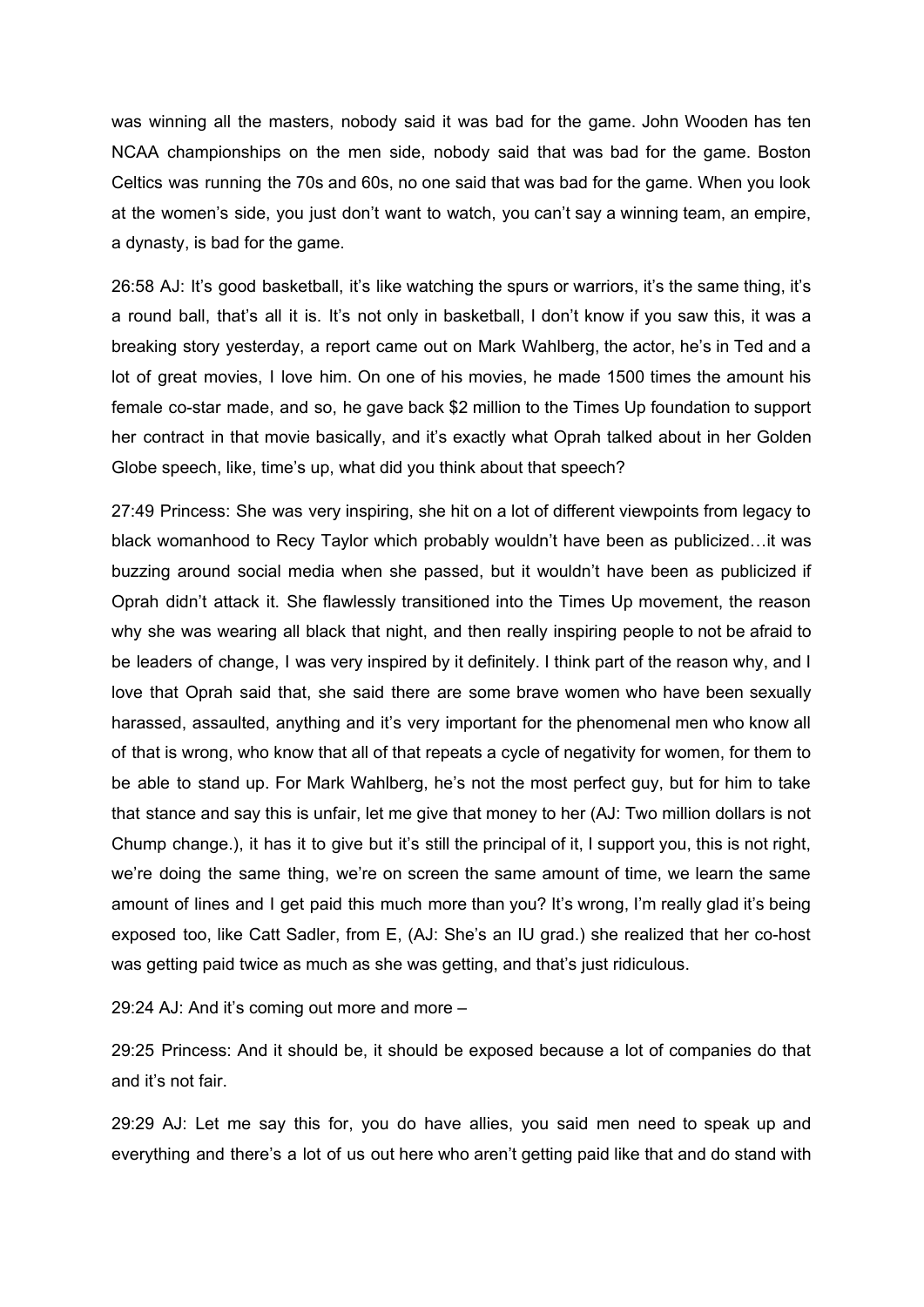ya'll and wouldn't seen that done if we were at the realm. You mentioned it was inspiring for you, what do you think about this presidency and the next one coming up, getting such as such out of there, I'm not even going to use his name, and maybe have a black woman run and win the presidential election?

29:59 Princess: As long as that black woman is not Oprah, we do not need another celebrity president, we should not be going on social media and saying Oprah for 2020, she has (AJ: Let me take that hashtag out of my notes right fast.) and I love Oprah as a business woman, as a woman, as a visionary, she is an amazing person. We are never going to find another orator, another philanthropist, we're never going to find another person like Oprah to walk this earth again. I say this completely out loud, she is on my vision board too. For, a president, no, while her speech was inspiring, she was talking to a group of classless people and she got them up on their feet, she got them all inspired, she got us talking about it in the news cycle for two days. But, when you talk about policies, caring for the American people, like really making change, I don't think she is the person who can do that. We need someone who really understands politics and enact change. One thing I loved about her speech that she mentioned, some of the women that are affected by the Times Up movement are women that will never be able to wear black and walk a red carpet. It's going to be farm workers, those people in medicine, those housekeepers, that's the kind of mentality whoever runs for president should have. Like, the people the American people not the ones who can donate the most money to the campaigns, not the ones who can write off the most amount of taxes who already have billions in the bank. You really have to care about the people that make all of that work. So, I'm glad she put that in the speech to inspire whoever is eligible to become president and has the background for politics to do that but I think her herself has too much celebrity around it and I don't think she's qualified.

31:52 AJ: So, no 2020 on the Oprah.

31:55 Princess: No 2020, you know you saw the Boondocks thing, they called it -

31:59 AJ: They called it already, just like the Simpsons calls everything –

32:03 Princess: Yeah, so Boondocks is coming out too, but no Oprah for 2020, no Kanye for 2020 either –

32:08 AJ: Oh! You know that ain't that ain't about to fly, that's not about to fly. Even though Kanye was in DC the other day, he was at the museum, I hope he took it all in, because there were some powerful people in there, some powerful scriptures in there.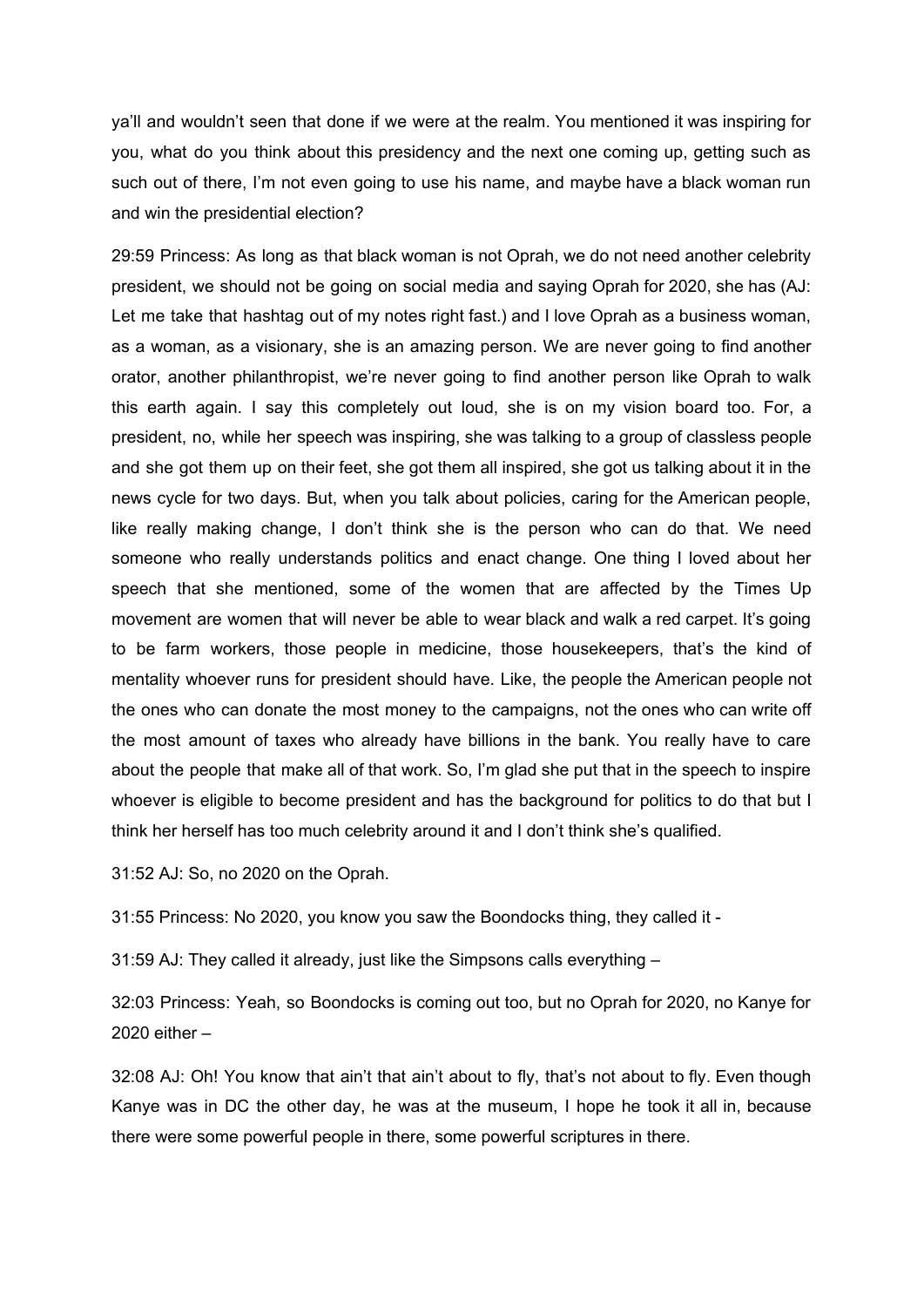32:22 Princess: I think he needs it too.

32:25 AJ: You right about that, but that's a whole different podcast. That's a whole different podcast. I'm glad that you dispelled that myth and that theory that another celebrity can just walk up in there and everything will go back to normal, the way it should be, right? Interestingly enough, I had the opportunity to cover the Power Shift Summit itt was on Tuesday at the Newseum and it was a discussion on sexual misconduct in news rooms, with over 130 of the most powerful women in the news media from Vice Presidents of HR, at Politico, Washington Post, to the president of NABJ - Sarah Glover was there, to CEOs of national news organizations, so it was a very powerful experience. For me to sit in that room, one of maybe 8/9 men sitting in that room to experience what those women go through on a daily basis and to hear their cries for help and their solutions that they would like to see, right? And I just want to ask you because you're in a radio newsroom, you're still there in the media, what do you think must be done given the climate that we live in today with all the 'me too', the Harvey Weinstein's and the just the Bill O'Reilly and all those types of the people in those movements and all the horror that's been happening the last couple of months, what do you think would be a solution in these environments?

33:57 Princess: I think one of the biggest solutions is for women who have been sexually assaulted, physically assaulted, traumatized that way or even traumatized enough to be prosecuted by law, I think that should be it, I don't think we should let the Harvey Weinstein's should step down, he has millions to live his whole life, they need justice, they need for people who are going to attack and disrespect and touch women inappropriately, they need to be brought to some sort of justice. I'm not saying throw them in jail for 20 years, I'm saying some sort of justice, so that it seriously will not be tolerated, it's something that will have consequences. I don't know one woman who works in journalism that has not been sexually harassed or assaulted. We have, we as women, have had those conversations, like about certain men in the industries to stay away from, certain men at differences conferences we go to, to stay away from. Things like that because it's that commonplace. I remember the first time I was sexually harassed, I was in college working at a radio station and I was so terrified to go to HR, I was terrified to tell anybody, especially to go to HR. One time I had a mentor of mine, he was a writer there, and we were just talking and he was like, 'how's everything going?' I just broke down, it was something that weighed so heavily on me, I was 19 at the time, I didn't know how to go about it.

35:25 AJ: How did you recover?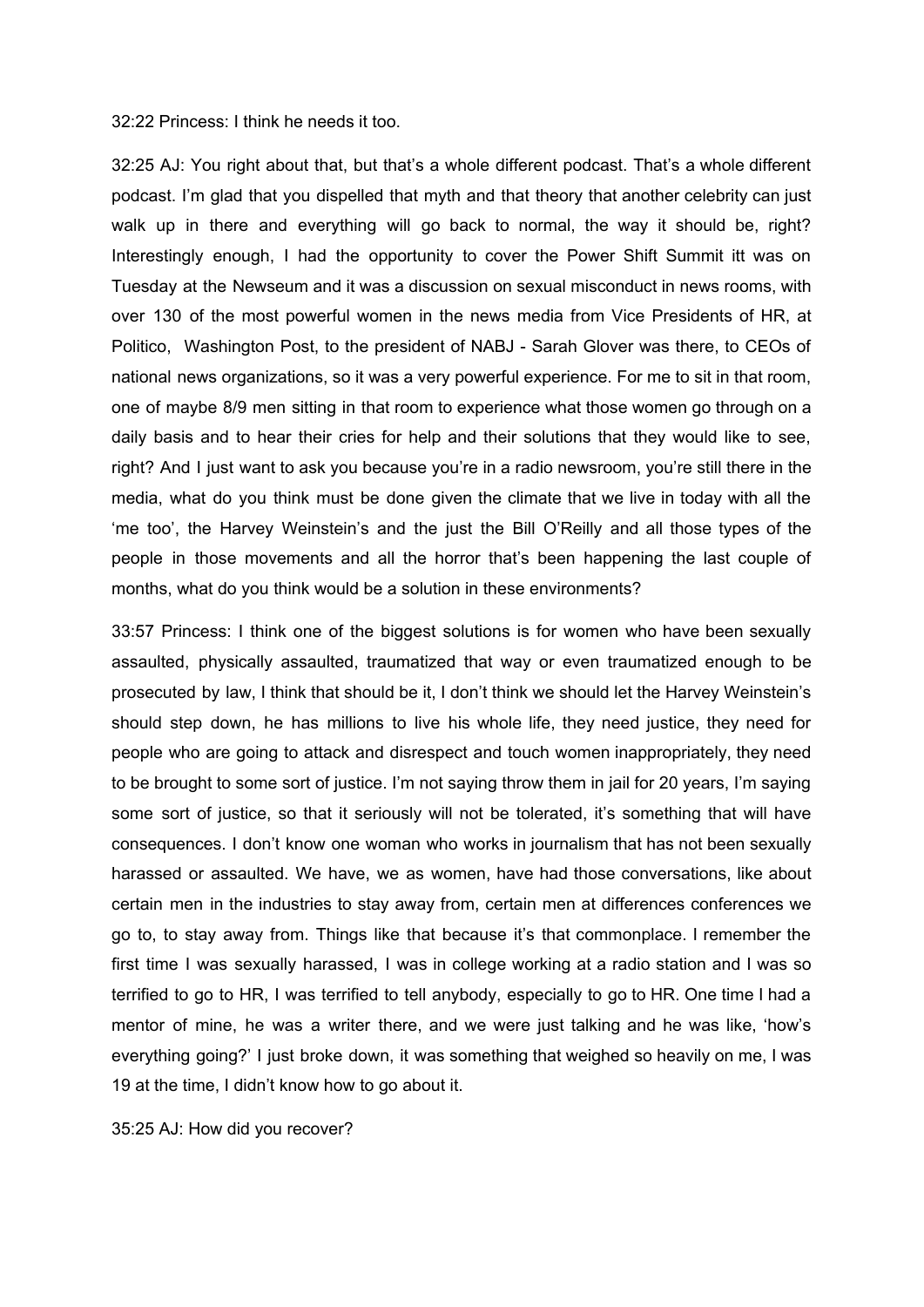35:26 Princess: I think recovery really started when I told somebody, I had told my brother because my brother lived close to me. I was like you know, he's my older brother, I'm the only girl, I'm the youngest, and of course he went into snap mode and I'm like, don't do that, I'm telling you this because I really need to get it off my chest. I felt like telling him didn't really have an impact, nothing happened to the man that thought it was okay to harass me and say all these terrible things to me, things he'll do to me and cornered me in a room. Cornered me in a room alone, 40 something years old, I'm like 19, I'm terrified, I'm sweating, I'm just super uncomfortable. So, I told my brother and I was like, I still have to go to work and see him every day and he knows…at the end of this conversation, he was like, you know even if you don't take me up on my offer, (you can imagine what the offer was), if you don't take me up on my offer, just don't tell anybody. Yeah super manipulative and I didn't tell anybody at the radio station until I was having that sit down with the writer and I was like, I can't not say something, I can't not stand up for myself and advocate for myself. The recovery process was when I sat down with HR, I recounted everything. That situation was one that I could recount from start to finish because it just had like a weird effect on me. After I told HR, details just started to fade, it didn't bother me as much, I still remembered what happened, still remember how I felt and how uncomfortable I was, but it wasn't like choking me as it was when I kind of kept it silent, it was crazy.

37:18 AJ: I'm glad that you're able to speak up and speak out and be so open about it, because someone listening to this may be like, hey she did it and maybe I should go ahead and start to really speak up about this because one of the things I learned at the Power Shift Summit was that, as long as you speak up and somebody is listening to you and really hearing you, and you have people there, friends and family that can help you, that's the first step, you know? A lot of people keep it in and a lot of people never let it out but that's just that weight is just growing on you. So hopefully your story inspires someone to make the next story and I applaud you and commend you for that, for at least saying that on an open radio podcast.

38:02 Princess: Yeah, I never told anyone, like I just told a few select people, I hadn't told anyone that experience happened to me. But, I'm really grateful that…I do feel that the *Me Too* movement had a bit of, just a lot going on with it, in terms of feminism, excluding some black feminist women from that movement as well, but I love the fact that they are inspiring women to be vocal and they're inspiring people to listen. Even if you're a woman and you've never experienced that before, just listen, just be able to assure them that this is not going to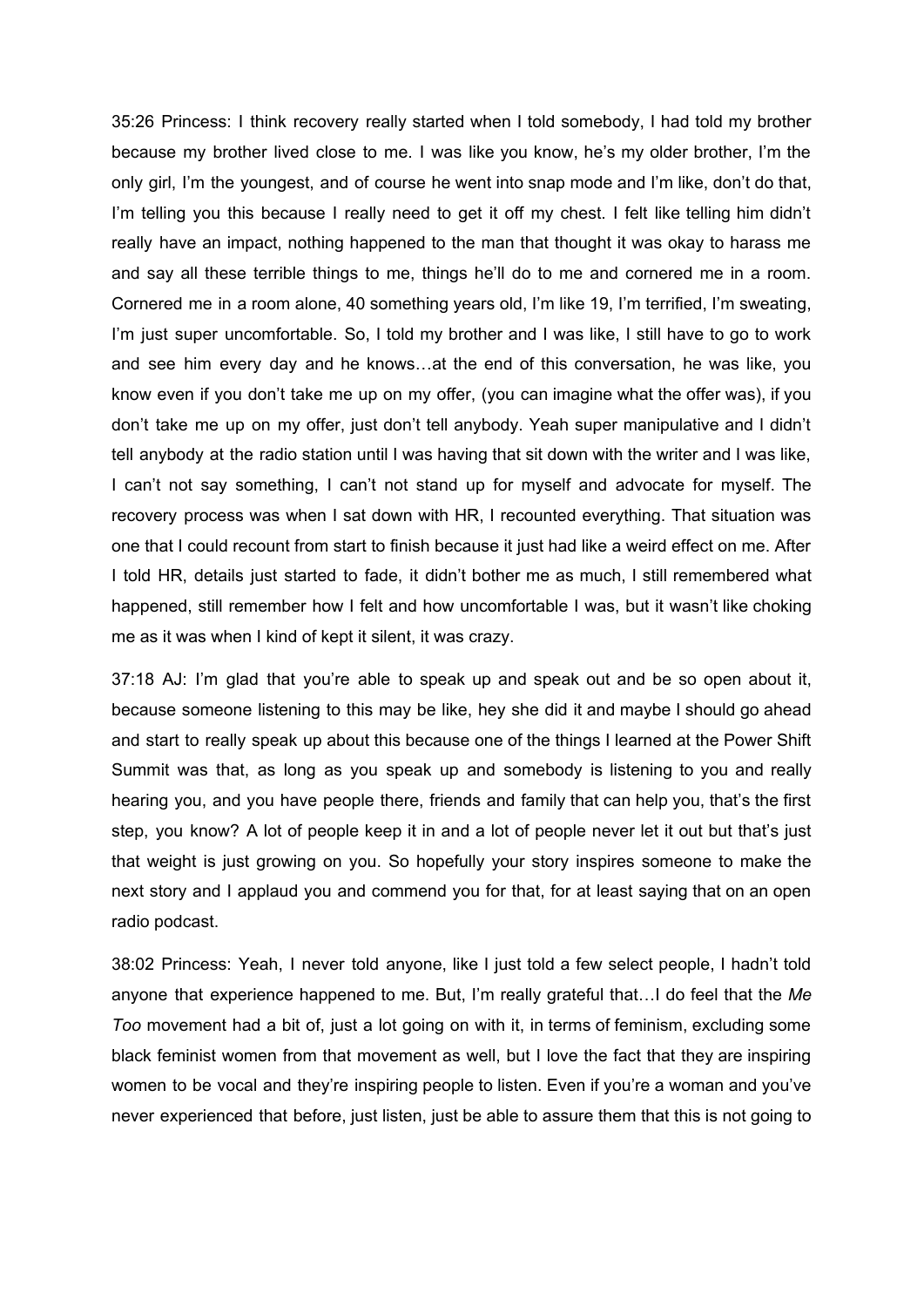happen again, just try to do your best with it. Even with men, just to try and listen as well, that training is important.

38:43 AJ: You talked about feminism, next Saturday is actually the women's march…what you doing next Saturday, is it be a day off for you? Are we marching for Oprah, for feminists and for *Me Too?* What are we doing?

38:59 Princess: Do we need to march for Oprah? She's a billionaire, she good! Oprah needs to march for me! Nah, I'm playing. But, I will be going to the women's march and I am excited!

39:08 AJ: Did you go last year?

39:09 Princess: No, I didn't go last year because I had just moved here, and I didn't know how to take the metro and I couldn't drive –

39:15 AJ: You walk, it's a march…that's the whole point of it –

39:18 Princess: Right, but how was I supposed to get from –

39:21 AJ: You follow everybody else with them hats on –

39:23 Princess: I was living in Laurel Maryland, how was I going to get from –

39:28 AJ: You walk from Laurel –

39:30 Princess: Okay, stop right there, walk from Laurel to DC?

39:31 AJ: Yeah!

39:32 Princess: Down 95?

39:33 AJ: Do you know how long the women's march was? People was walking for hours and hours –

39:36 Princess: It didn't start at 95.

39:38 AJ: It didn't matter!

39:39 Princess: Ok, well. I wasn't going to do that. But, I'm going to go this year and I'm going to support this year, and I'm excited!

39:45 AJ: Great! It's the time to go, because it's buzzing, that topic right now as long as we got 45 in there, that topic is going to be buzzing, so let's get to this next round, this lightening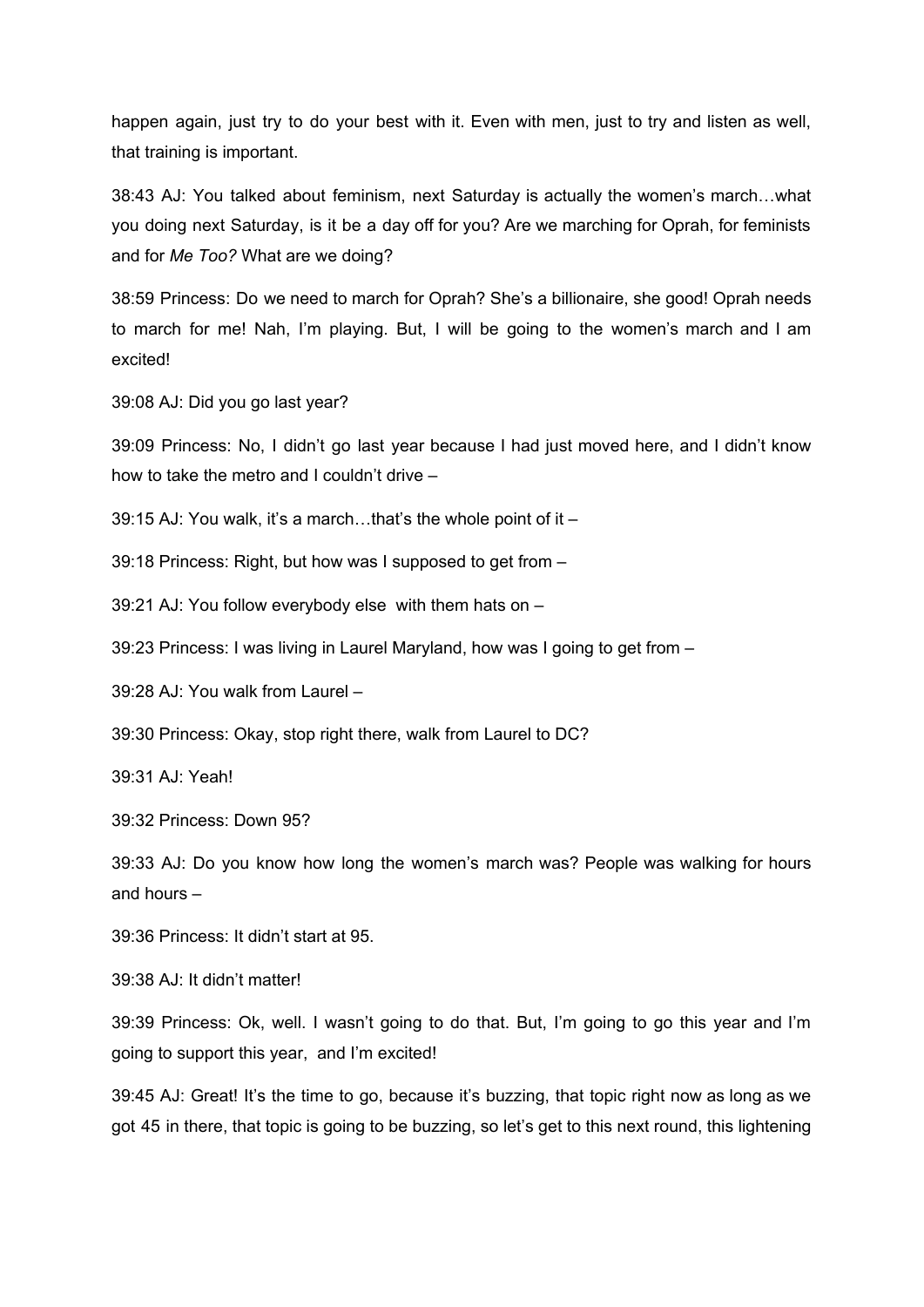round, something I just threw together real fast, I'm going to just hit you really hard with these –

40:03 Princess: Does my answers have to be quick too?

40:05 AJ: You're just answering these questions for me, you answer these questions, just simple questions, you know. So we going to get it popping like this, chipotle or qdoba?

40:11 Princess: Chipotle.

40:13 AJ: Cardi or Nicki?

40:15 Princess: Ahh….Nicki.

40:19 AJ: Beyoncé or Rihanna?

40:22 Princess: [laughs] Beyoncé!

40:23 AJ: Okay, I don't think anybody, any girl would say Rihanna –

40:27 Princess: No, I know a lot of women who would –

40:29 AJ: I know a lot of guys who would say Rihanna at this point.

40:31 Princess: Rihanna is bad though.

40:32 AJ: Right. Pac or Biggie?

40:34 Princess: Biggy.

40:36 AJ: Kobe or LeBron?

40:37 Princess: LeBron.

40:38 AJ: Lisa Leslie or Candace Parker, we talking about Dunk Showdowns.

40:42 Princess: Lisa, easily. First to do it.

40:44 AJ: I thought you would have said Candace. Okay, Twitter or IG?

40:51 Princess: Hmmm, Twitter.

40:53 AJ: Really?

40:53 Princess: Instagram, nah I'm lying, I spend most of my time on Instagram.

40:57 Duke or UNC?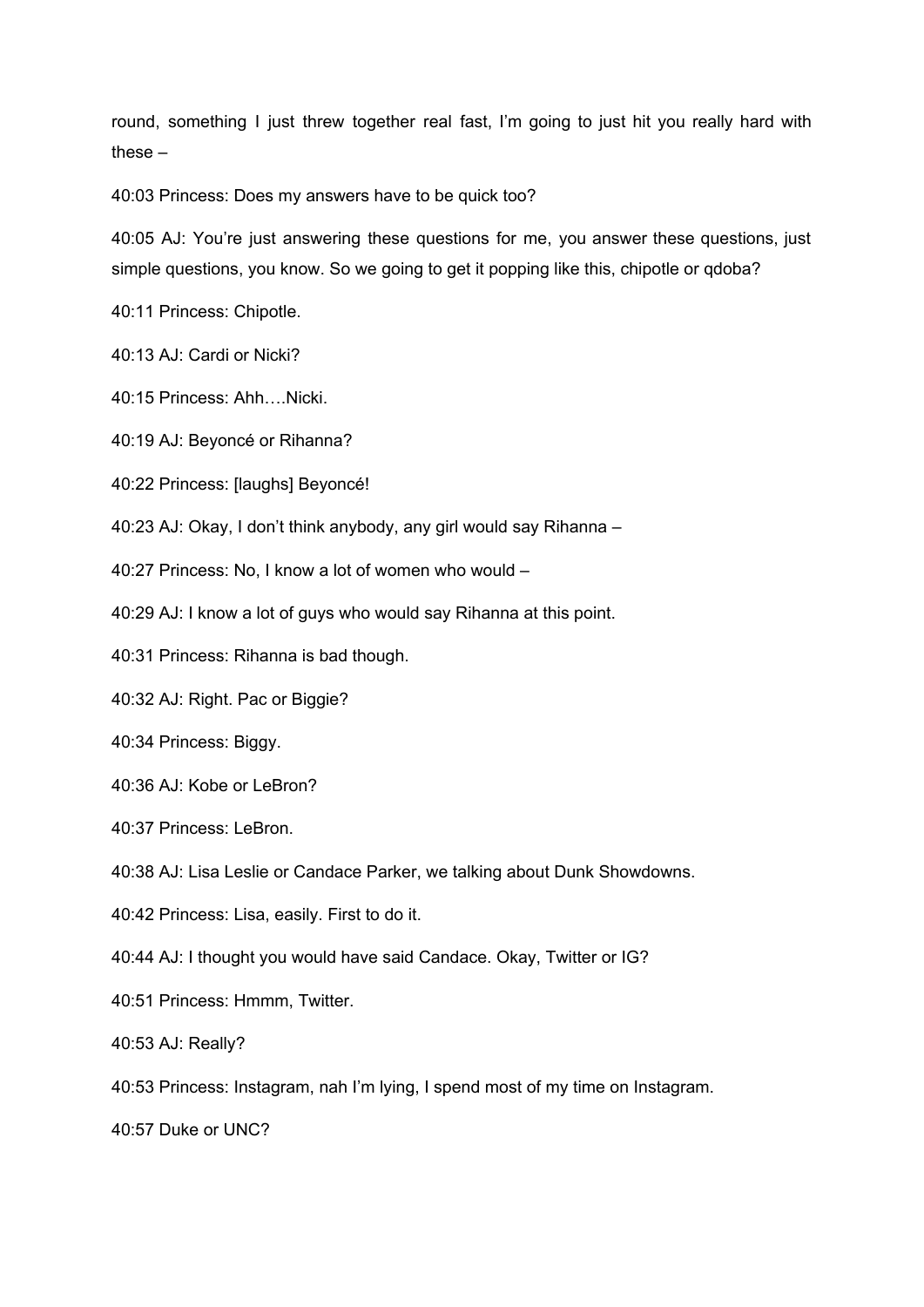40:58 Princess: What?! Skip don't ask me that, don't insult me with that one, don't even. Are you trying to play me right now!

41:06 AJ: You're a Cameron Crazy?

41:07 Princess: No. Are you trying to play me right now?

41:08 AJ: [laughs] Nah, you're good!

41:09 Princess [laughs] Okay, I was about to say, for everyone who does not know, UNC Chapel Hill.

41:14 AJ: Okay, I got you. So do you like talk radio or podcast better?

41:17 Princess: Podcast.

41:18 AJ: But you're a radio producer?

41:20 Princess: Okay? And I have a podcast.

41:24 AJ: Alright, jack of all trades. One last thing, if you could have dinner with one person living or dead, who would it be?

41:29 Princess: Michelle Obama. Dinner with Michelle Obama? That would be amazing.

41:38 AJ: You know David Letterman came out with a Netflix series, you should watch it. The first episode is with Barack Obama he says, My Guest Needs No Introduction –

41:47 Princess: Truly and neither does his wife.

41:49 AJ: You're right about that. Thank you so much, my special guest, executive producer of the W podcast, she is also part of the team of Sirius XM radio, she got to go to work in about 2 hours, so Princess Streeter, any parting thoughts or shout outs you wanna give?

42:04 Princess: I would like to say shout out to W Podcast, everybody you can listen to us on Soundcloud or Apple Podcasts, you can find us on Twitter @thewpodcast \_ or @thewpodcast on Instagram.

42:16 AJ: It's been a pleasure having you today, everybody please continue subscribing to *Max Out Time with AJ II* on iTunes and add @pbstreet\_ on social media, on Twitter, we're trying to give you all the shout outs you can get. Like our Facebook page and follow us on IG and Twitter as always. Thank you again Pb Street, Princess Streeter again, AJ out!

42:42 Outro Song: 'For The City'